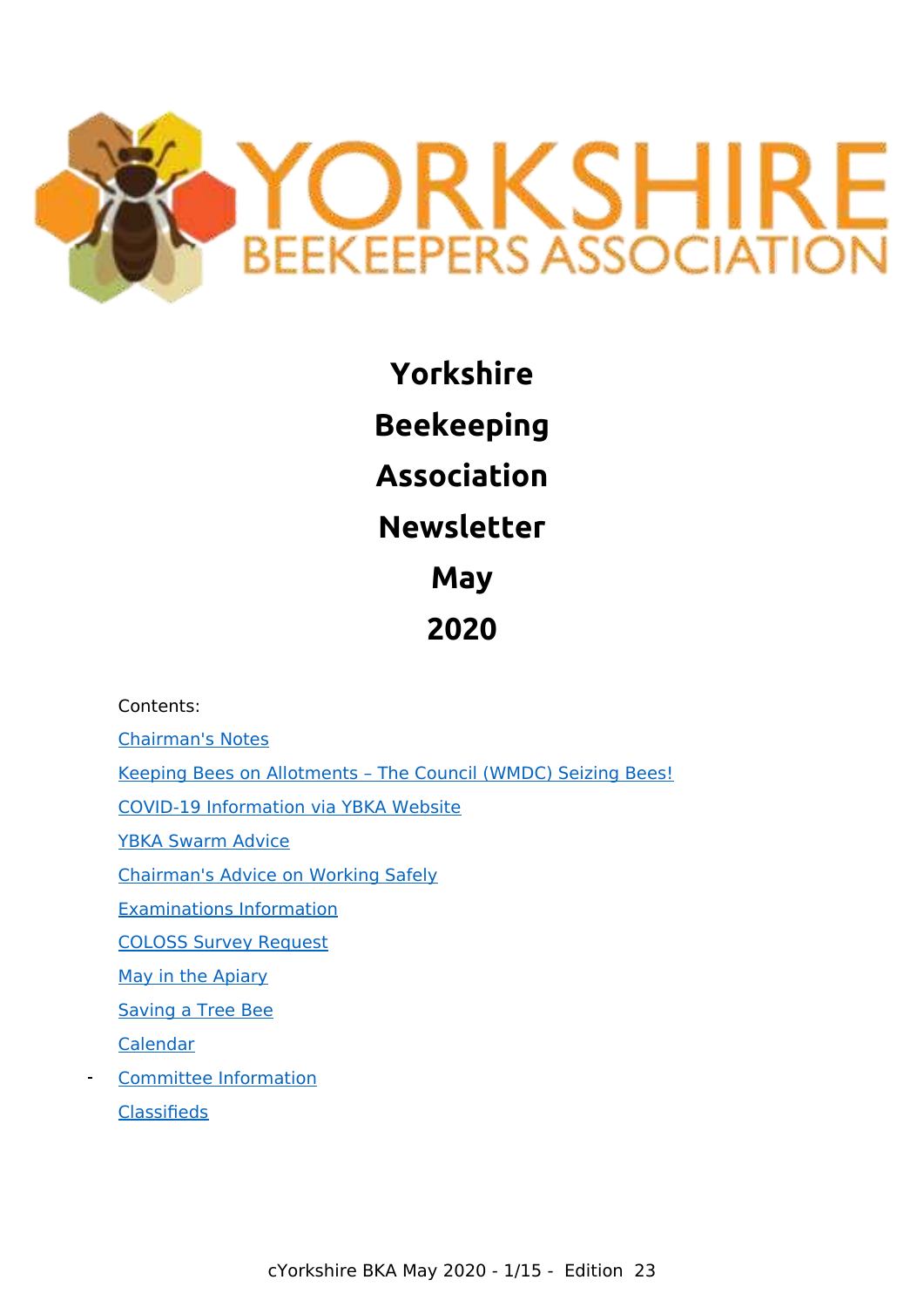

# <span id="page-1-0"></span> **Chairman's Letter May 2020**

 This past month has been a testing time for everyone due to the Covid 19 pandemic. My heart goes out to anyone who has lost friends and loved ones during this time. I would like to take this opportunity on behalf the YBKA committee and members to thank all NHS staff and everyone working to keep the wheels turning by

carrying out vital work at this dangerous time. YBKA appreciates everything you are doing for us.

In one respect I feel that as beekeepers we are somewhat privileged. We can still visit our out apiaries and tend to our beloved bees. This can take some of the everyday strains away; possibly not physically but often mentally, allowing us, whilst tending our bees, to temporarily forget the stresses that this virus has put on ourselves, our friends and society as a whole.

Personally, my bees and especially my beekeeping equipment have never looked as good. All boxes cleaned, sanded and painted; new hive stands made or old ones repaired and painted; frames made up in abundance and all without having the usual rush to get everything ready as in a "normal" year when, often, other things take priority. I am sure that many of you out there are doing the same and feeling good about things in your apiaries and gardens at present. Social distancing is extremely difficult for us all, but it is something we must strictly adhere to, in order to help save lives. Remember this includes beekeeping too!

Please spare a thought for the elderly and infirm in our society. If you've an elderly person living next to you, or close by, check on them whilst maintaining social distance. Ensure that if they cannot get to the shops and obtain the food and medical prescriptions they need, that you offer to help. Let us keep each other safe until we can overcome this terrible virus. It is up to everyone to help each other and I know from past experiences that beekeepers, especially Yorkshire beekeepers, are exceptional at rallying round and helping-out where they can.

It was with the deepest of regret and with apologies to all our members that we have needed to cancel our educational program planned for this year, including the tutorials to help members through future exams. We have also needed to let go our Spring Conference and the Great Yorkshire Show, that many of our members attend, each year, as volunteers. Please, rest assured that your YBKA Committee is still working hard and communicating, through various social media platforms, to ensure that we will have things in place to offer an even better programme of events for everyone, when this dreadful situation is resolved.

May is a busy month for beekeepers, with swarming coming to the fore in many colonies. So, stay vigilant and all new beekeepers, remember to keep up with those 7-day inspections! If you have a problem, despite restrictions on visits from more experienced beekeepers, a phone call to another member can often help get you back on track.

Stick to the rules! Be safe! Enjoy your beekeeping and lovely garden if you are lucky enough to have one. Dave Shannon

Y.B.K.A Chairman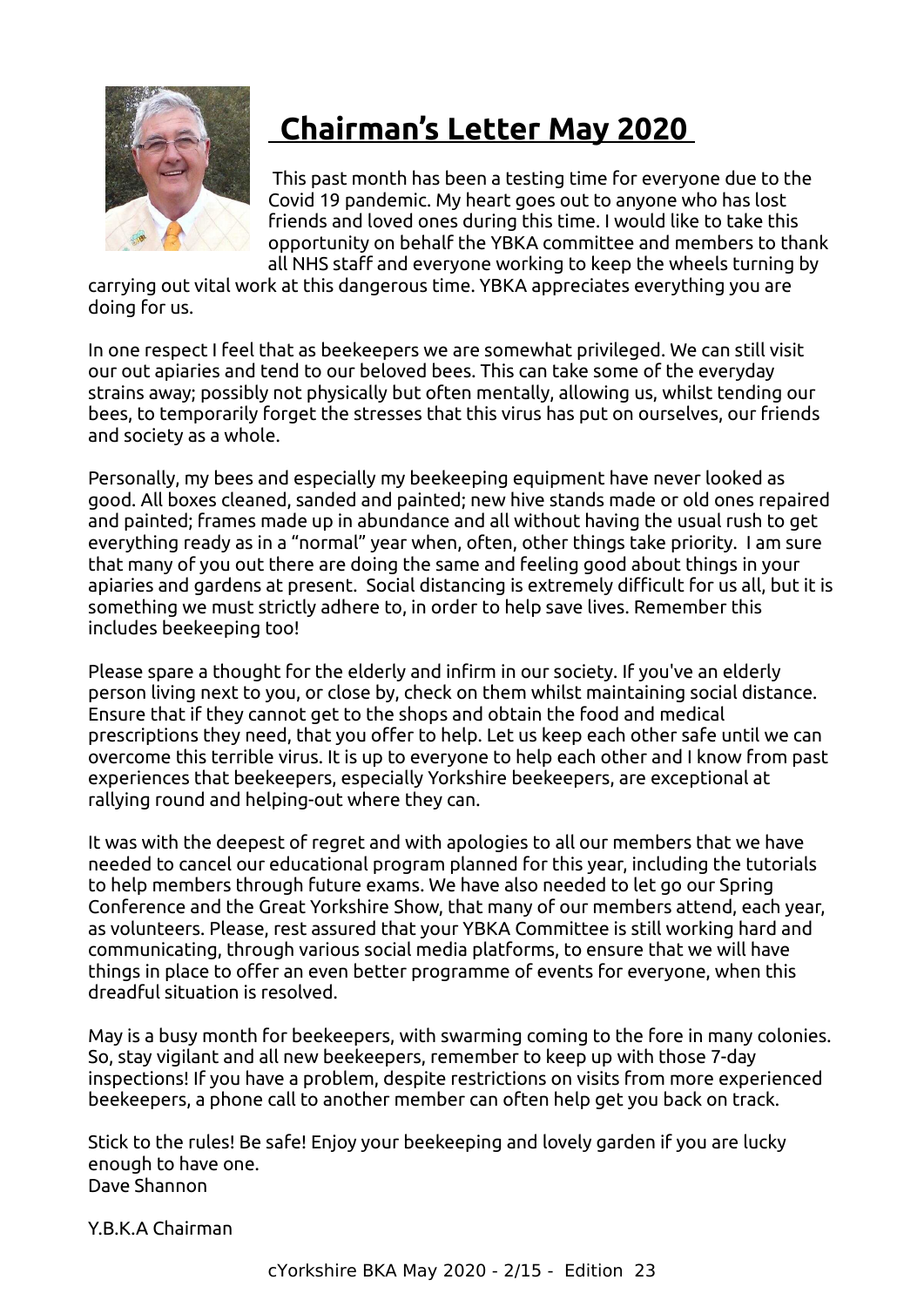# <span id="page-2-0"></span>**Keeping bees on allotments be aware of the rules**



I write this article not to castigate any of the parties involved in this incident, although many readers may form opinions on whether the action taken was justified, reasonable, proportionate or strictly within the parameters of the law.

Of course, there are two sides to every story and a fully informed judgement can only be made when considering all the evidence in full. However, the issues within this case could impact on any members keeping bees on allotments. Each Council will have different rules and it is for tenants to carefully read those rules before placing their honeybees on an allotment site.

As Secretary for Wakefield and Pontefract Beekeepers Association I received a message on my phone from one of the members I have helped, on several occasions. The member is elderly and over the past couple of years has suffered some health issues resulting in substantial periods of time in hospital. Going through my records, I see that I treated his bees with Api-Bioxal on 29<sup>th</sup> December when I was treating my own bees. At that time, both of his colonies were doing OK and had plenty of stores.

On Bank Holiday Monday, 13<sup>th</sup> April 2020, I received a message from this member, and I replied in the evening. He informed me that he had received a letter from the Council who were threatening to take his bees off his plot. He asked if I could take them to one of my sites until he could find another. He stated that someone had closed an entrance on one of the hives and all the bees inside were dead, but the other hive was flying OK. Due to the current restrictions on travel I agreed to call on Thursday or Friday that week, whenever I was going out to tend to my own bees.

On Tuesday 14<sup>th</sup> April he contacted me saying his bees and equipment had been removed from his plot (note: his allotment is opposite his back-garden gate so in a sense he was still complying with social isolation). It was mentioned that his letter referred to the BBKA taking his bees and he asked if anyone in the association had taken them. I sent an email out to our membership that evening asking if anyone had taken his bees and equipment.

The Council responded to this email the following morning sending a copy of my email confirming it was a Wakefield and Pontefract member that had taken the bees on behalf of the Council.

The following response was received which may be of interest, especially if you keep bees on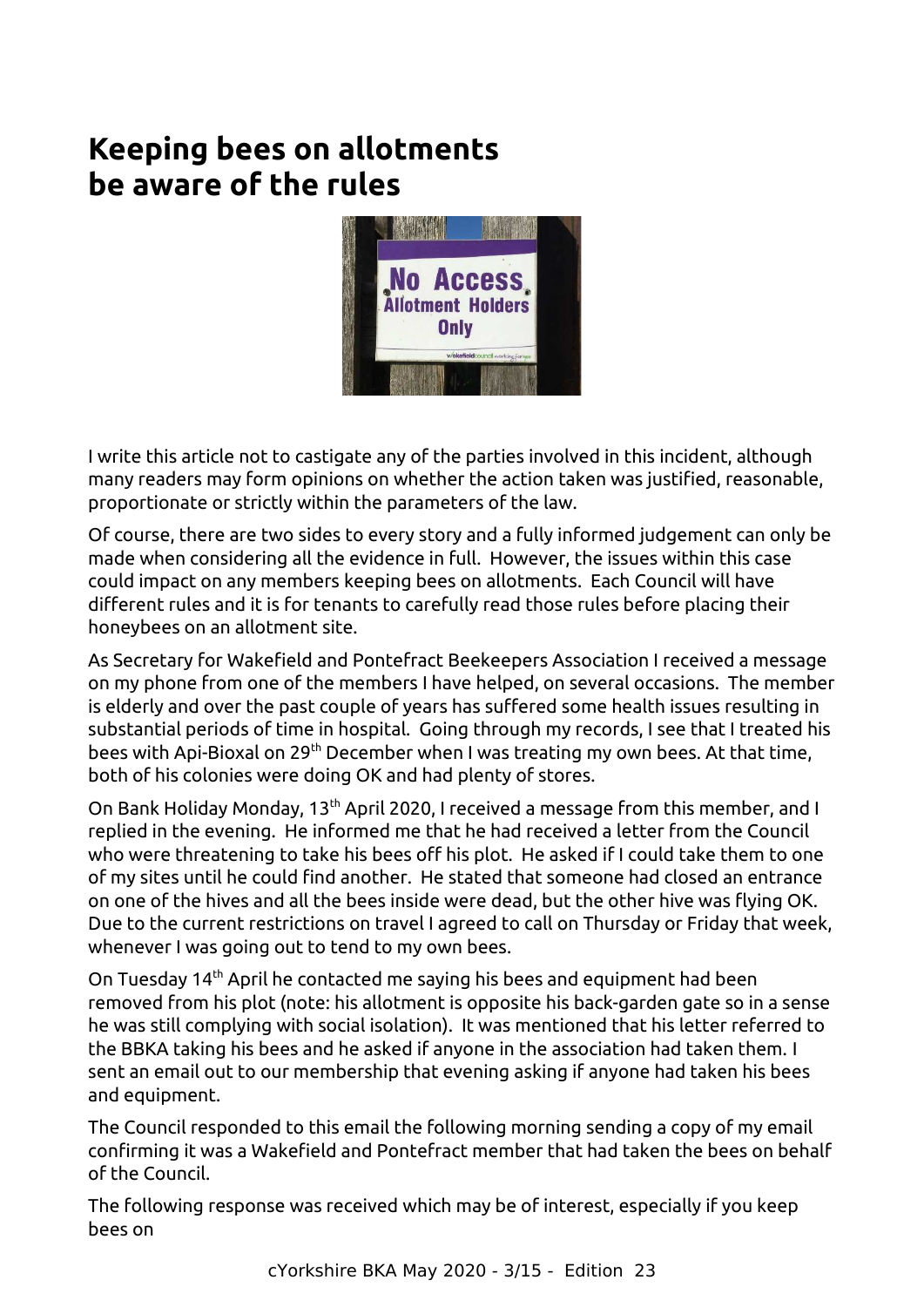#### a Council allotment:

#### "Hello Mr Millard

I am the **Estate of The Estate of Council Allotments of which** Industrial Street is a Council run allotment site. It seems you may not be aware of the Councils allotment rules regarding bees on allotments therefore I thought I would make you aware of these.

#### **Allotment Policy 2016**

### **Policy Statement 15 – Animals and Livestock**

Only twelve birds and twelve rabbits are allowed per plot.

Cockerels are strictly forbidden.

Pigeons may only be kept with the written permission of Wakefield Council.

No other animals or bees are allowed to be kept on allotments plots.

Plot holders must comply fully with the Animal Welfare Act 2006.

#### **Site Rules for Allotments and Leisure Gardens 2015**

#### **Livestock at Wakefield Council Allotments**

Under the allotments act, allotment holders are allowed to keep some hens and rabbits, as an addition to their plot being used for gardening purposes.

This permission does not allow livestock to be kept in a way that is prejudicial to health or cause a nuisance.

In practice plot holders will be limited to **twelve birds / foul** (*sic*) and or **twelve rabbits**.

**No cockerels** are allowed to be kept at any time. Any plot holder found to be keeping cockerels may have their tenancy terminated immediately.

#### All other poultry, livestock and cultivated life forms (eg Bees) can only be kept with the express consent in writing from the Council.

No livestock can be kept for commercial purposes.

All livestock must be kept to the satisfaction of the Council. This includes pest prevention where plot holders may be held responsible for any infestations due to lack of control with animal feed and providing suitable breeding conditions for pests.

### **Wakefield Council"**

#### **The Council outlined some of their justification for taking the bees and refused to return the bees and equipment to their tenant. They apparently contacted the member concerned informing him his equipment had been destroyed.**

Whether you agree or disagree with the Council's actions could be debated for many hours, but the moral to this story is to make sure you comply with tenancy agreements and if not sure, ask. Almost all Councils including Parish Councils, require you to obtain express written permission before keeping bees on allotment sites, so ensure you have any agreement in writing. For even in these days of social isolation and lockdown this case demonstrates that action will be taken.

#### Mark Millard

Secretary for Wakefield and Pontefract Beekeepers Association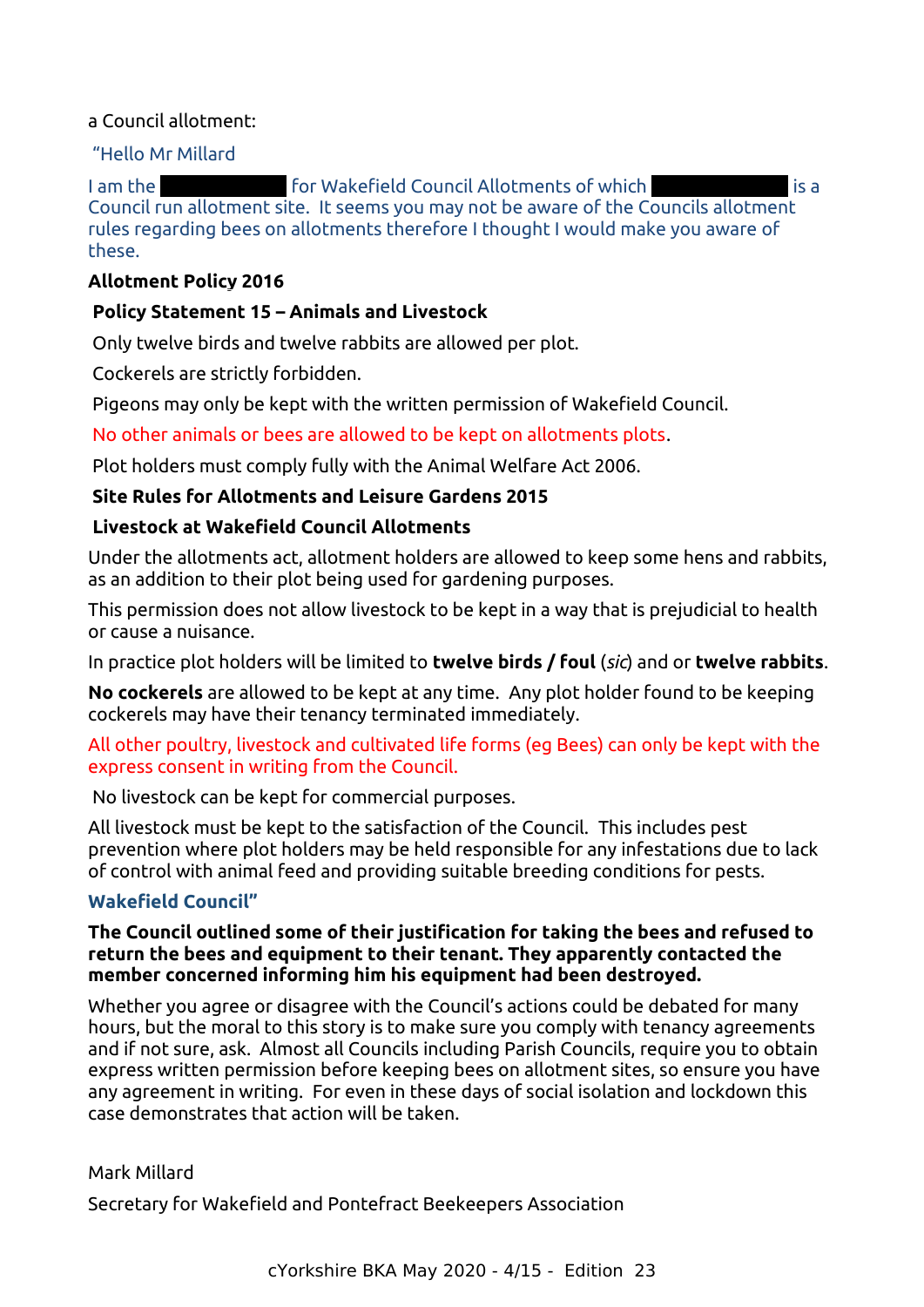# <span id="page-4-0"></span>**Check out the YBKA website for public guidance on reporting swarms:**

https://ybka.org.uk/swarms/

There is an anonymised email link to the information, that you may want to feature on your district association website. Try it out: bees@ybka.org.uk

(please note that it has an 8-hour security cycle, preventing multiple hits from any one email address)

# <span id="page-4-1"></span>Covid-19 and Beekeeping

[Find all your latest beekeeping related COVID-19 information here at Yorkshire BKA web](https://ybka.org.uk/ybka-and-covid-19/) [page](https://ybka.org.uk/ybka-and-covid-19/)

# <span id="page-4-3"></span>**Message from the YBKA Chair Regarding Safe Working**

Dear Members,

In these worrying times, we are still advised that beekeeping is considered a permissible activity. You will all have been sent a copy of the document from Defra (dated 3 April 2020) offering guidance on working with bees during the lock down and how to do so safely. If you have mislaid your copy, it can be found on the BBKA website, by clicking on the "Latest" tab on the yellow banner heading. This document should be printed off and carried with you when travelling in connection with beekeeping/swarm collection.

In the meantime, attend to your bees sensibly and in isolation if possible, avoiding any large gatherings. Most apiary work at this time can be done by one person. In the case of association apiaries, the apiary manager should attend the bees alone, unless assistance is required for certain tasks. The recommended safe distance of 2 metres should be observed between persons involved, as far as possible.

Do remember to sanitise all equipment/clothing before and after a visit and don't forget hand hygiene. If you are receiving equipment/foundation via home delivery, open and remove the items, dispose of packaging and wash your hands thoroughly.

Further advice and guidance from BBKA will be circulated as soon as received.

Do take care of yourselves, your bees and all members of your district associations.

Stay safe,

Dave Shannon (Chair, YBKA)

# <span id="page-4-2"></span>**Examinations and Assessments**

cYorkshire BKA May 2020 - 5/15 - Edition 23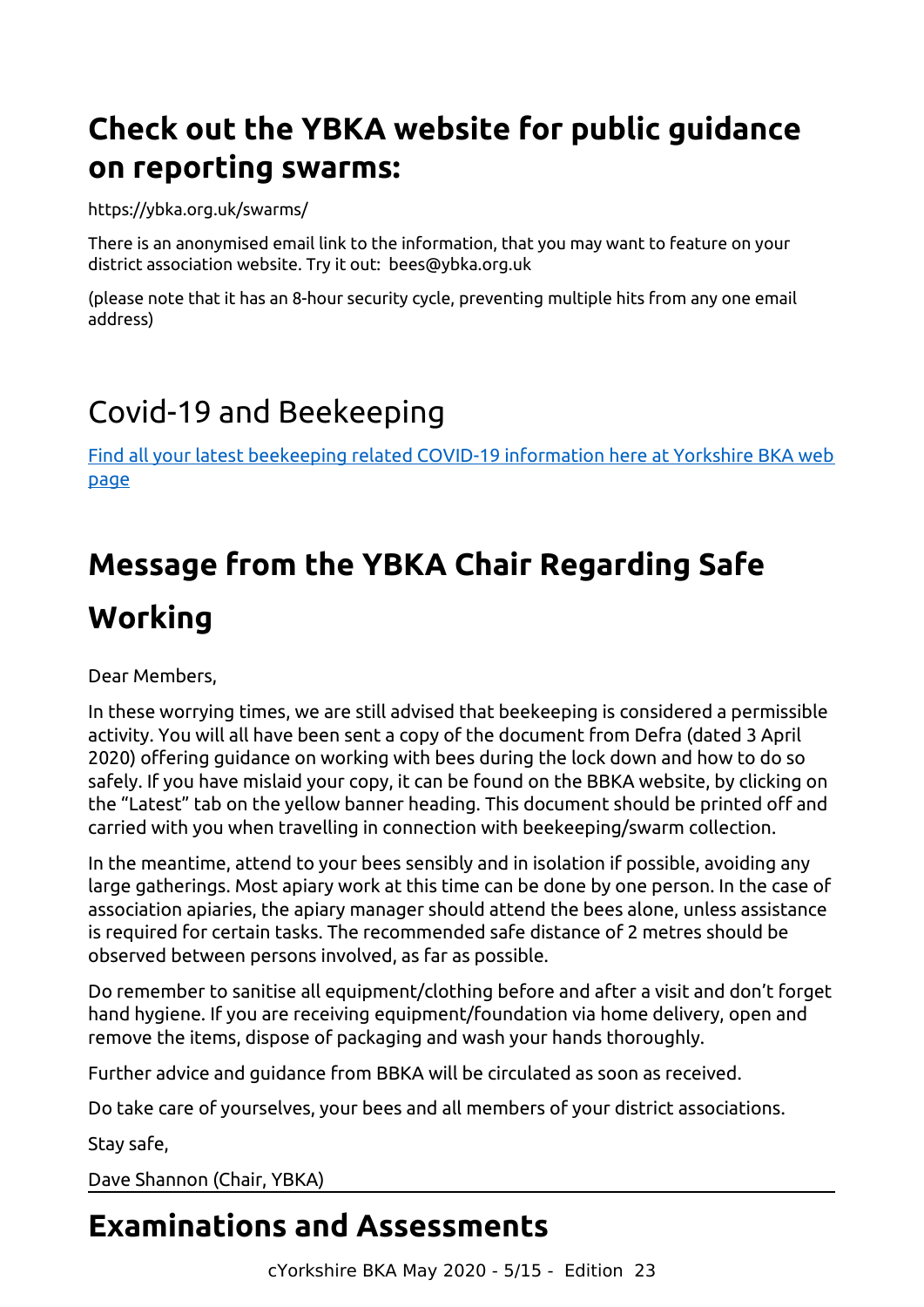At this time of year, the BBKA County Examinations Officer (In YBKA case, me) would usually be busy liaising with candidates, assessors, and apiary managers who would host practical assessments, in order to make the necessary arrangements. However, given the current situation with regards COVID-19 and the statement issued centrally from BBKA, all such activity is on hold, until we receive the all-clear. I have emailed all candidates that are due to take the Honeybee Health Assessment this year.

Kirit Gordhandas,

YBKA Examinations & Assessment Secretary

[examination@ybka.org.uk](mailto:examination@ybka.org.uk)

# <span id="page-5-0"></span>**Letter from COLOSS**

# **Monitor Honeybee Colony Losses spring 2020 Letter from COLOSS**

Dear Beekeeper.

In the last decade, elevated losses of western honeybee colonies have been observed, mainly in Europe and North America, but the underlying causes remain unclear. In 2008, European and USA honey bee experts formed a network "COLOSS", having realised that efforts by individual countries to identify the drivers of losses were unlikely to succeed, given the current consensus that causes are complex and can be different between regions and between the years. Now more than 1000 scientists are working together in this network in specific working groups.

The epidemiological working group have developed a standardised questionnaire to identify the underlying causal factors of losses and provide beekeepers with sustainable management strategies.

We now invite you to fill in the questionnaire for 2020 which you will find below.

### <https://www.bee-survey.com/index.php/958611>

This will enable us to compare your answers with other beekeepers. With your data we can estimate the relative risk of colony losses for beekeeper decisions such as Varroa treatment, migration of colonies and comb replacement. We also aim to identify differences in relative mortality risk between regions. This will enable follow up research projects in specific regions.

At your option, your personal details may be recorded however we undertake not to disclose them to any third party to protect your privacy.

Finally, your help is much appreciated. Please can I ask you to promote this survey and the questionnaire link through this open letter to as many English beekeepers as you are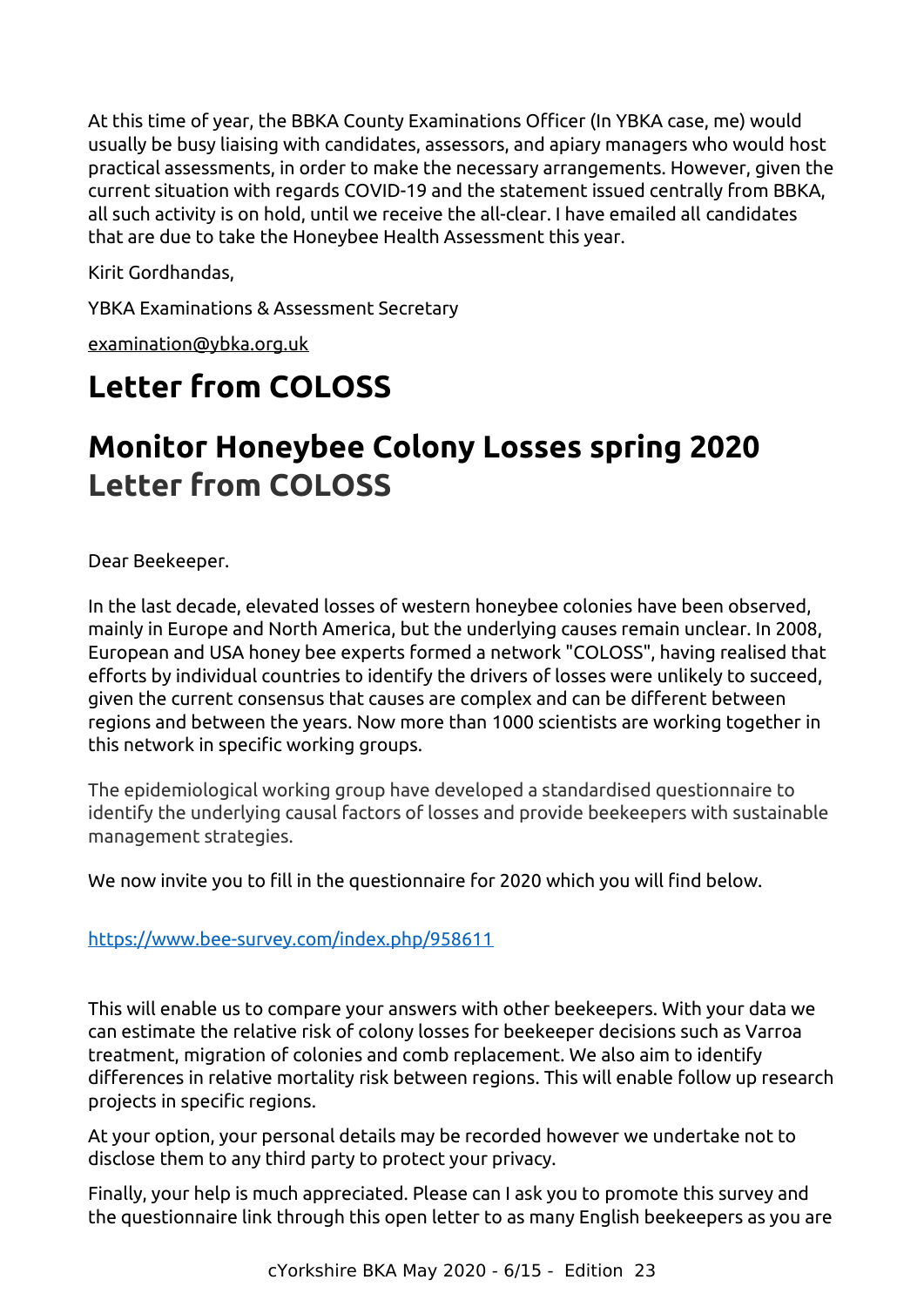able to do so. Feel free to share the link by email, word of mouth, newsletters or social media and to your local bee keeping organisations. In doing so you will be making a contribution to tackling the problem of colony losses and ensuring that English data is represented as an equal partner in the COLOSS European community.

Thanking you Dr Anthony Williams COLOSS Survey Coordinator for England De Montfort University A Member of Leicester and Rutland Beekeepers Association Email: [anthony.williams@dmu.ac.uk](mailto:anthony.williams@dmu.ac.uk)

Tel: 0116 207 8468

############## More Information################

For further information about the COLOSS colony loss core project and past results please see the COLOSS website: [https://coloss.org/core-projects/colony-losses](https://coloss.org/core-projects/colony-losses-monitoring/?fbclid=IwAR27kyUhWBP4DmTw-4qQOms-GwZVRNnqy5fT6BGccqBcWiRM3lDpdwzwnGo)[monitoring/](https://coloss.org/core-projects/colony-losses-monitoring/?fbclid=IwAR27kyUhWBP4DmTw-4qQOms-GwZVRNnqy5fT6BGccqBcWiRM3lDpdwzwnGo)

Results from previous surveys have been published in Journal Apicultural Research, the most recent article was published as an open access document and can be found at:

<https://www.tandfonline.com/doi/full/10.1080/00218839.2019.1615661>

# <span id="page-6-0"></span>**In the Apiary May 2020**

Well what a month April has been with lockdown in force and social distancing which may have had an impact on our beekeeping. To those with 'out apiaries' the information document from Defra, sent out by Linda to all members was much needed and useful information to produce when visiting those apiaries. I have a printed copy in my vehicle to produce should I get stopped and asked why I am out.

The weather through April has been good, with blossom all around. The bees have been active and rapidly building up. Everyone should have completed initial inspections by now and assessed the needs of the colonies in the next few weeks.

As previously advised, your newly built frames for brood boxes and supers can now be completed with fresh wax. On a nice warm day replace any old, damaged or really blackened frames with new foundation for the bees to draw out. Preferably do a Bailey Comb Change, quite a simple task and one that encourages all the colony onto newly drawn comb. This is best done when there is a good nectar flow in progress (especially good for beekeepers with oilseed rape nearby). Alternatively, a large rapid feeder is the way to go - one that holds around 6 pints of liquid sugar feed to help the bees draw out the new foundation. By doing this, you can actually increase the productivity of the hives and gain more surplus honey to extract over the next few months.

This is also an ideal time for the bees to produce the elusive drawn brood comb. I

cYorkshire BKA May 2020 - 7/15 - Edition 23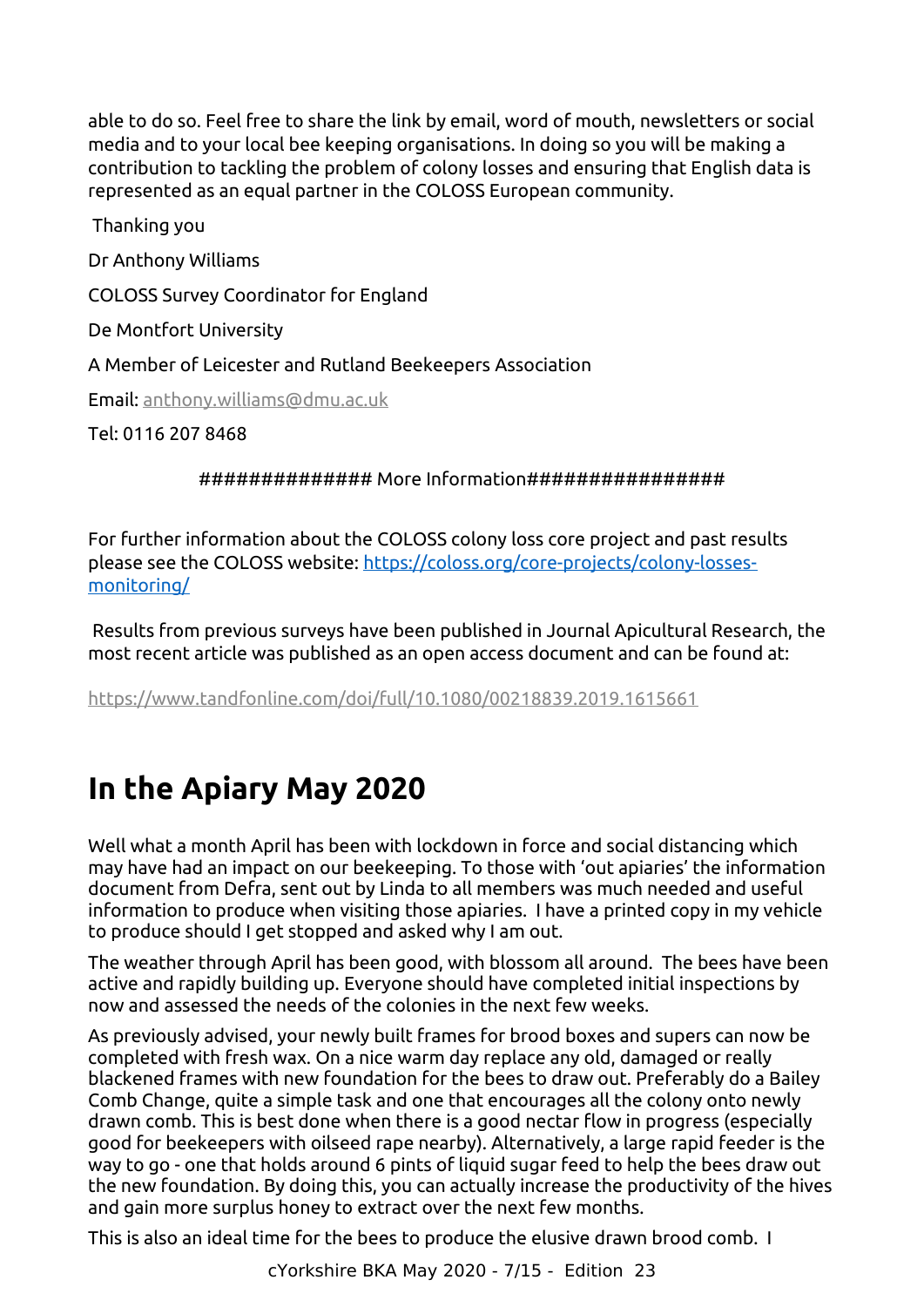remember when I was a new beekeeper, I was often told that what I needed was some spare drawn out brood combs for swarm control etc. To do this use a brood box as a super when there is a good nectar flow on. The bees will draw out the foundation quite rapidly and fill the frames. Just remember if you are in an oilseed rape area to extract the honey as the flowers on the rape are starting to go or else the honey will granulate in the frames.

Weekly inspections are now a must to ensure effective swarm control. Make sure your queens are well-marked and if not, re-mark them. Having them clearly visible is timesaving when you start your weekly colony inspections, particularly from May when swarm season commences. There has been much speculation about swarm loss and its causes, however, if you perform weekly inspections on your hives and identify the appearance of queen cells, most of the concern for colony loss can be avoided. Don't confuse queen cells with queen cups, the small dish-shaped cups that bees produce at times. Strong queen cells, loaded or "charged", contain white Royal Jelly in the base with a small lava floating on top.

Photograph of a Charged Queen cell



Don't wait until the queen cells are sealed, or your bees will swarm at the first suitable opportunity after sealing. The diagram below shows why weekly inspections are crucial at this time of the year as the cell is sealed around day 8 and then the bees will be gone!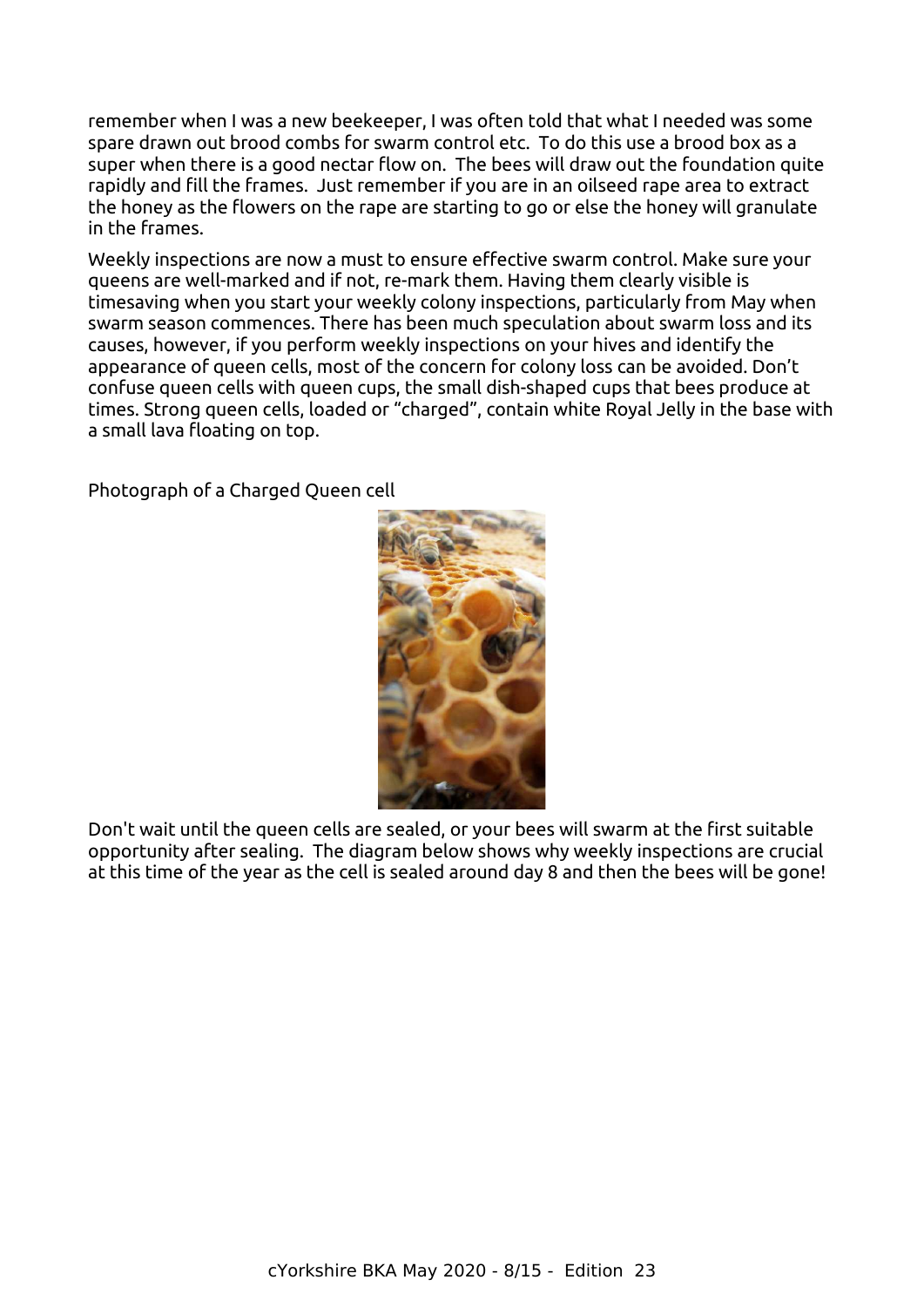

Whilst all beekeepers should practice effective swarm control, I believe that this year with lockdown and social distancing we as beekeepers should be even more vigilant to prevent swarms and members having to go out to collect them.

As mentioned in my previous article, plan your approach for swarm prevention this year. There are many articles available to assist in a method that suits you, but the basic principles are that a colony consist of 3 elements: -

- The Queen
- Flying Bees, and
- Brood with young bees.

Take one element away and it will prevent them from swarming.

This is one method reproduced from a previous edition of this newsletter

- As soon as good, open, queen cells are detected you need to be able to put a strategy in place to avert the risk of swarming and provide yourself with the opportunity to increase your stock. It is important to have pre-prepared nucleus hives ready to house your new colony, ideally with frames of clean comb, or frames of foundation if comb is not available. Then proceed as follows:
- First, find your queen and remove her, from the parent hive, to a safe place. You can put her in a cage and keep that in your pocket, if necessary.
- Now find a frame containing a good, open queen cell. Check this frame carefully, to make sure there is only the one queen cell present. If you find more, cut them back. Place this frame in the middle of the nuc box, marking the position of the queen cell, on the top of the frame.
- Take a second frame from the parent colony, that contains mostly sealed brood and older larvae. Again, check it carefully to make sure it contains no queen cells and if you find any, knock them back. Shake this frame into the parent colony brood box, once or twice, to dislodge any flying bees and place it, with the younger, nurse bees adhering into the nuc box, to one side of the frame with the queen cell.
- Repeat this same process with a third frame of mostly sealed brood and older larvae and place it on the other side of the frame with the queen cell.
- Add a frame of stores from the parent colony if you have frames of comb to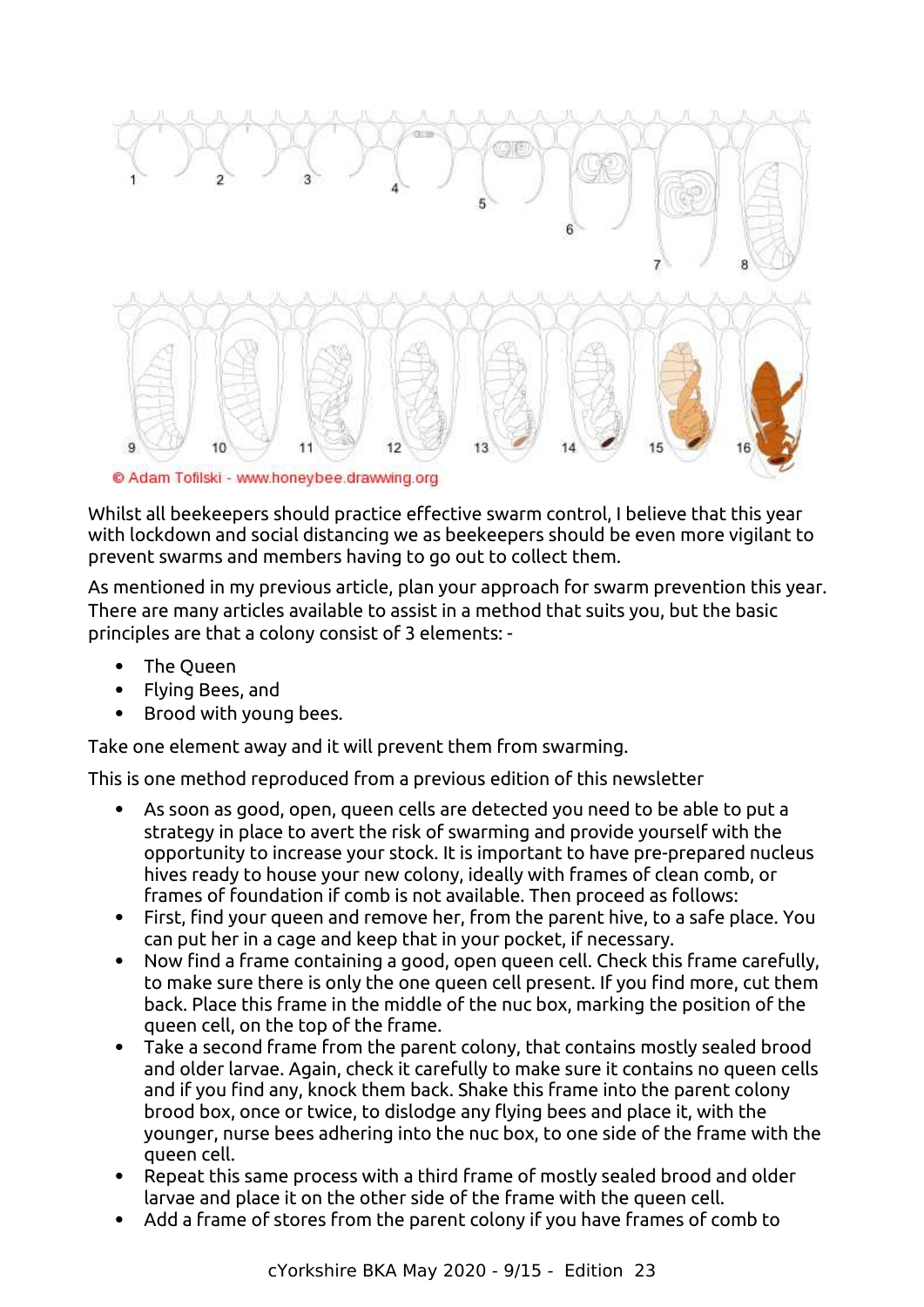complete the nuc box or, if you need to complete the nuc with frames of foundation, you will need to add a feeder of thin syrup. This will provide the fuel for the young bees to draw the foundation into comb laying-space for the new queen, once mated.

- At this stage I usually move the nuc box to the position in the apiary where it will remain. The flying bees will return to the parent colony. Leave it alone for about 21 days, allowing time for the new queen to have emerged, mated and begun laying. Hopefully by then eggs can be seen and you will have a second, viable, colony.
- Remember to reduce the nuc entrance opening, to prevent robbing, if feed has been applied.

On the day of beginning this manipulation, you have the original, parent hive, depleted of some frames and nurse bees and the old queen safely put away (in your pocket or kit box). Now, you have a choice:

- **Either:** With another, good, open queen cell, you can raise a new queen to lead this original colony through into the following year. To do this, check all remaining frames carefully, to make sure there are no more queen cells present and if you find any, knock them back. Put the frame containing the chosen, good, open queen cell in the middle of the box and flank it on either side with frames of young brood, then frames of sealed brood, then stores and make up the full frame complement with frames of clean comb or foundation.
- **Or:** You may decide to keep the original queen of this colony and return her to the brood box after checking all remaining frames for queen cells, knocking back any that you find and making up the brood frame complement with frames of clean comb, or foundation.

This technique for making increase is a simple strategy for new beekeepers to practice.

Remember if you see a charged Queen cell don't panic, but something has to be done. It is all down to preparation.

Till next time please stay safe and enjoy your beekeeping.

Mark Millard

# <span id="page-9-1"></span>Saving A Tree Bee

Thought this might amuse your circulation. A tree bumblebee saved. Look at the whole video!

[https://share.icloud.com/photos/0-Jlbuq\\_a-XjkcL3wEnGh9\\_OA](https://share.icloud.com/photos/0-Jlbuq_a-XjkcL3wEnGh9_OA)

Best Wishes, Paddy (HBKA)

Paddy G Walker

# <span id="page-9-0"></span>**YBKA CALENDAR 2020**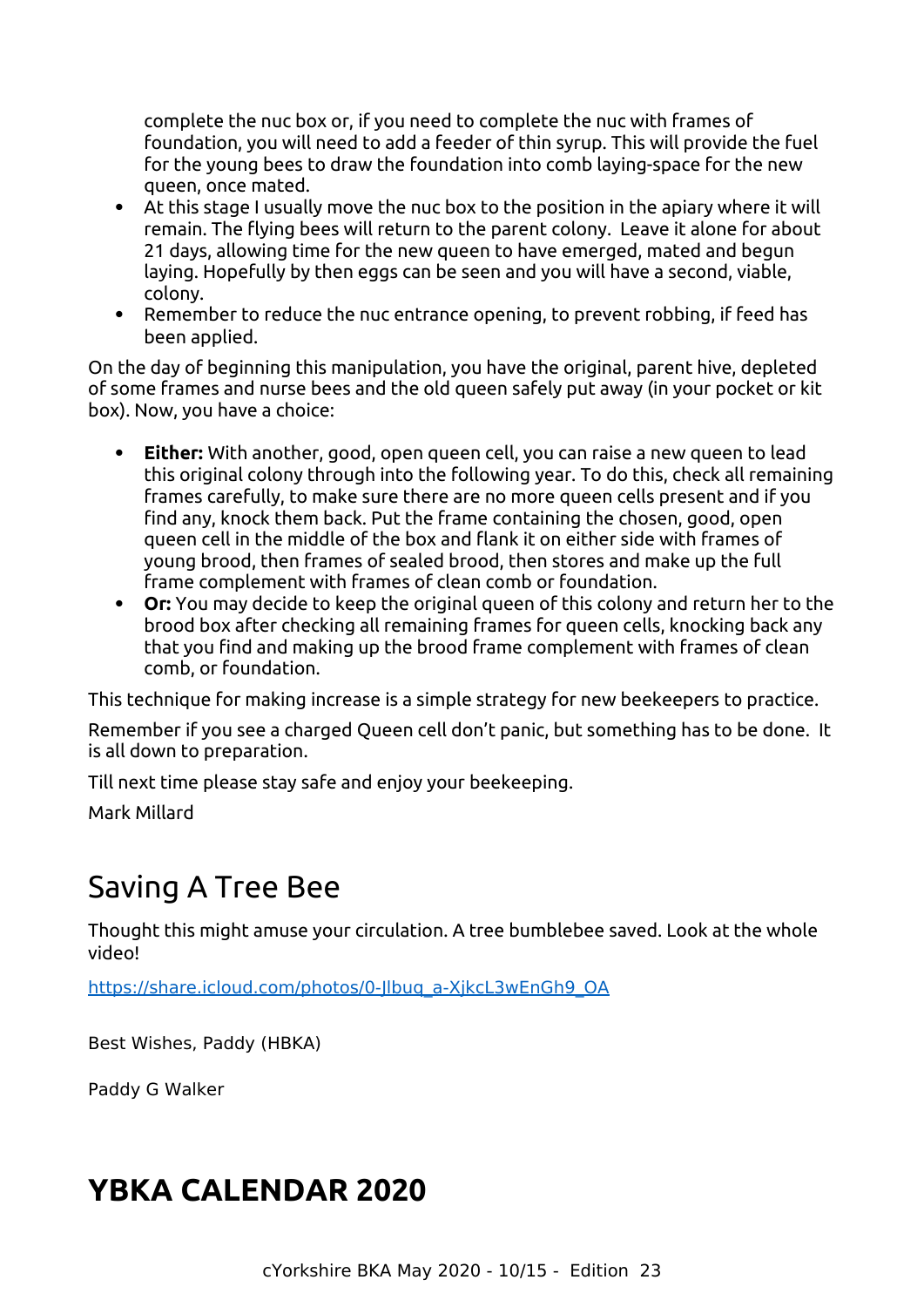Events Postponed To be updated

# <span id="page-10-0"></span>**Committee Details**

Dave Shannon is Chair of YBKA Mark Millard is Vice Chair Norbert Cooper continues as Treasurer Kirit Gorhandas is Examination and Assessments Officer Clare McGettigan is Education Training Officer Linda Schofield is Secretary Tony Jefferson is the YBKA Delegate to BBKA. Chris Barlow continues as Newsletter Editor David Lamont continues as YBKA Webmaster

# <span id="page-10-1"></span>**Classified Adverts**

Do you have anything bee related for sale or are you wanting something bee related? If so, please email newsletter@ybka.org.uk the editor for a free sale or wanted listing:

# **BBKA Forum**

[The BBKA has a new online forum. This is the web address. Pop along, sign up and say](http://www.bbkaforum.co.uk/)  [hello. www.bbkaforum.co.uk](http://www.bbkaforum.co.uk/)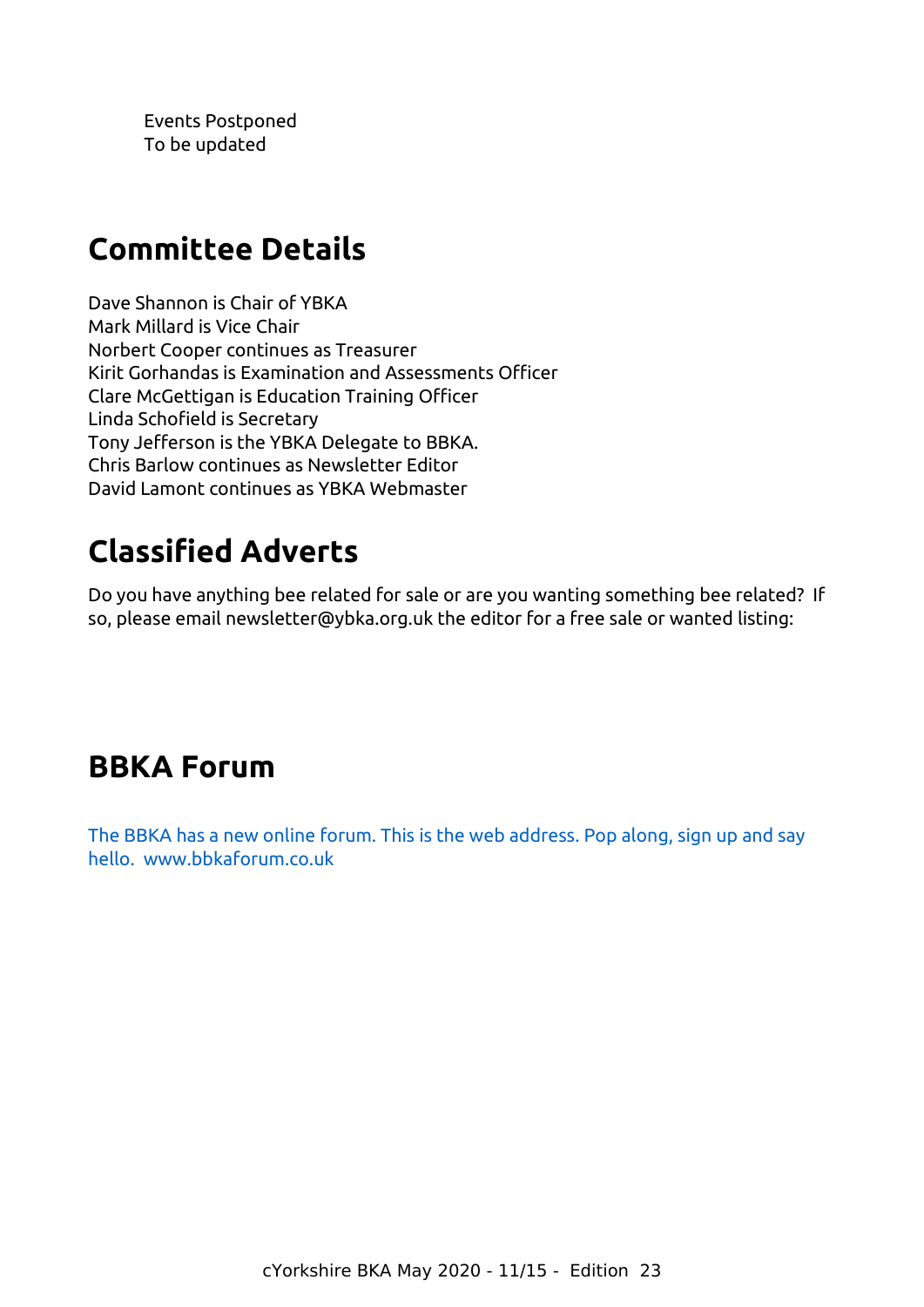|                                                                                                                                                                                       |                                                                                                                         |                                                               |                                                                                                                                        |                  |                                                                                                     | <b>MAISEMORE APIARIES LTD</b><br><b>MANUFACTURERS &amp; SUPPLIERS OF ALL BEEKEEPING EQUIPMENT</b>                |                                                          |                   |                     |                  |
|---------------------------------------------------------------------------------------------------------------------------------------------------------------------------------------|-------------------------------------------------------------------------------------------------------------------------|---------------------------------------------------------------|----------------------------------------------------------------------------------------------------------------------------------------|------------------|-----------------------------------------------------------------------------------------------------|------------------------------------------------------------------------------------------------------------------|----------------------------------------------------------|-------------------|---------------------|------------------|
|                                                                                                                                                                                       |                                                                                                                         |                                                               |                                                                                                                                        |                  |                                                                                                     | <b>TRANSPARENT CLEAR LABELS</b>                                                                                  |                                                          |                   |                     |                  |
| H.                                                                                                                                                                                    | J.                                                                                                                      | DEVON<br>CUT COMB<br>HONEY                                    |                                                                                                                                        |                  | ٢.<br>ast before <b>1875 \$ JOINSON</b><br>end 2024 <b>1 HIVE STREET</b><br>LOOD1 TEL: 01452 700289 |                                                                                                                  | <b>PLEASE</b><br><b>RETURN</b><br><b>JAR</b>             |                   |                     |                  |
| <b>DEVON</b><br><b>CUT COMB</b><br><b>HONEY</b><br>340g 12oz<br>Best Before PRODUCE OF<br>End 2024 LTDG BROLAND<br>HRS S. JOHNSON<br>1 HIVE STREET<br>OLOUGESTER<br>TEL: 01462 700288 | <b>PURE</b><br><b>CORNISH</b><br><b>COMB</b><br><b>HONEY</b><br>227g                                                    | 340g 12oz<br><b>Best Before</b><br>End 2024 L'100 ENGLAND     | <b>MRS S. JOHNSON</b><br><b>1 HIVE STREET</b><br><b>GLOUCESTER</b><br>TEL: 01452 700289                                                | PRODUCE OF       | М.                                                                                                  | <b>GLOUCESTERSHIRE</b><br><b>CUT COMB HONEY</b><br><b>PRODUCE OF</b><br>ENGLAND<br>MRS S. JOHNSON, 1 HIVE STREET | Min Wt. 227g<br>GLOUCESTER, GL2 8HT<br>TEL: 01452 700289 | and 2024<br>L0001 |                     |                  |
| <b>PORTRAIT LABELS CLEAR</b><br>- ADD ANY TEXT                                                                                                                                        |                                                                                                                         | 100                                                           | 500                                                                                                                                    | 1000             | - ADD ANY TEXT                                                                                      | <b>LANDSCAPE LABELS CLEAR</b>                                                                                    |                                                          | 100               | 500                 | 1000             |
| H. 36x45mm, 35x50mm, 35x60mm<br>l.29x41mm                                                                                                                                             |                                                                                                                         | £5.94<br>£5.72                                                | £18.90<br>£18.18                                                                                                                       | £32.85<br>£31.95 | L. 41x29mm                                                                                          | K. 45x36mm, 50x35mm, 60x35mm                                                                                     |                                                          | £5.94<br>£5.72    | £18.90<br>£18.18    | £32.85<br>£31.95 |
| <b>J.</b> 45x77mm                                                                                                                                                                     |                                                                                                                         | £5.72                                                         | £18.18 £31.95                                                                                                                          |                  | M. 77x45mm                                                                                          |                                                                                                                  |                                                          | £5.72             | £18.18 £31.95       |                  |
| HONEY<br>340a<br>NEWS LIGHT DIGILARD<br><b>JE STREET</b>                                                                                                                              | PURE<br>HONEY<br>340g<br>Defense PRODUCE OF<br><b>MRS S. JOHNSON</b><br>1 HIVE STREET<br>GLOUGESTER<br>TEL: 01452 70028 |                                                               | PURE<br>HONEY<br>340g<br>Best before<br>nni 2024   101   ENGLAND<br>MRS S. JOHNSON<br>1 HAVE STREET<br>GLOUCESTER<br>TEL: 01462 700289 |                  |                                                                                                     | LOCAL HONEY                                                                                                      |                                                          |                   |                     |                  |
| G. Squeezy Bear Label Clear                                                                                                                                                           |                                                                                                                         | 100                                                           | 500                                                                                                                                    | 1000             | V                                                                                                   |                                                                                                                  |                                                          | 100               | 500                 | 1000             |
| 802 - 36 x 45mm<br>12oz - 35 x 60mm<br>16oz - 35 x 50mm                                                                                                                               |                                                                                                                         | £5.94<br>£5.94<br>£5.94                                       | £18.90 £32.85<br>£18.90<br>£18.90 £32.85                                                                                               | £32.85           | 30x98mm                                                                                             |                                                                                                                  | own design                                               |                   | £5.72 £17.17 £27.50 |                  |
| <b>U. Round Tamper Labels - Customised</b><br>choose between: Text, Bee, Honey Bee, WBC Hive, Dragon & Strip Text<br>U.<br>40x98mm                                                    | customised                                                                                                              | BES<br>BEFO<br><b>END 20</b><br>100<br>500<br>£6.19<br>£22.37 | <b>BEST</b><br><b>BEFORE</b><br><b>END 2020</b>                                                                                        | 1000<br>£33.55   |                                                                                                     | <b>TAKE A LOOK</b><br>AT OUR NEWLY<br><b>EXTENDED</b><br><b>RANGE OF</b>                                         | <b>ABELSI</b>                                            |                   |                     |                  |
| OLD ROAD, MAISEMORE, GLOUCESTER, GL2 8HT                                                                                                                                              |                                                                                                                         |                                                               |                                                                                                                                        |                  |                                                                                                     | sales@bees-online.co.uk www.bees-online.co.uk www.woodenbriquettes.co.uk                                         | Tel: 01452 700289                                        |                   |                     |                  |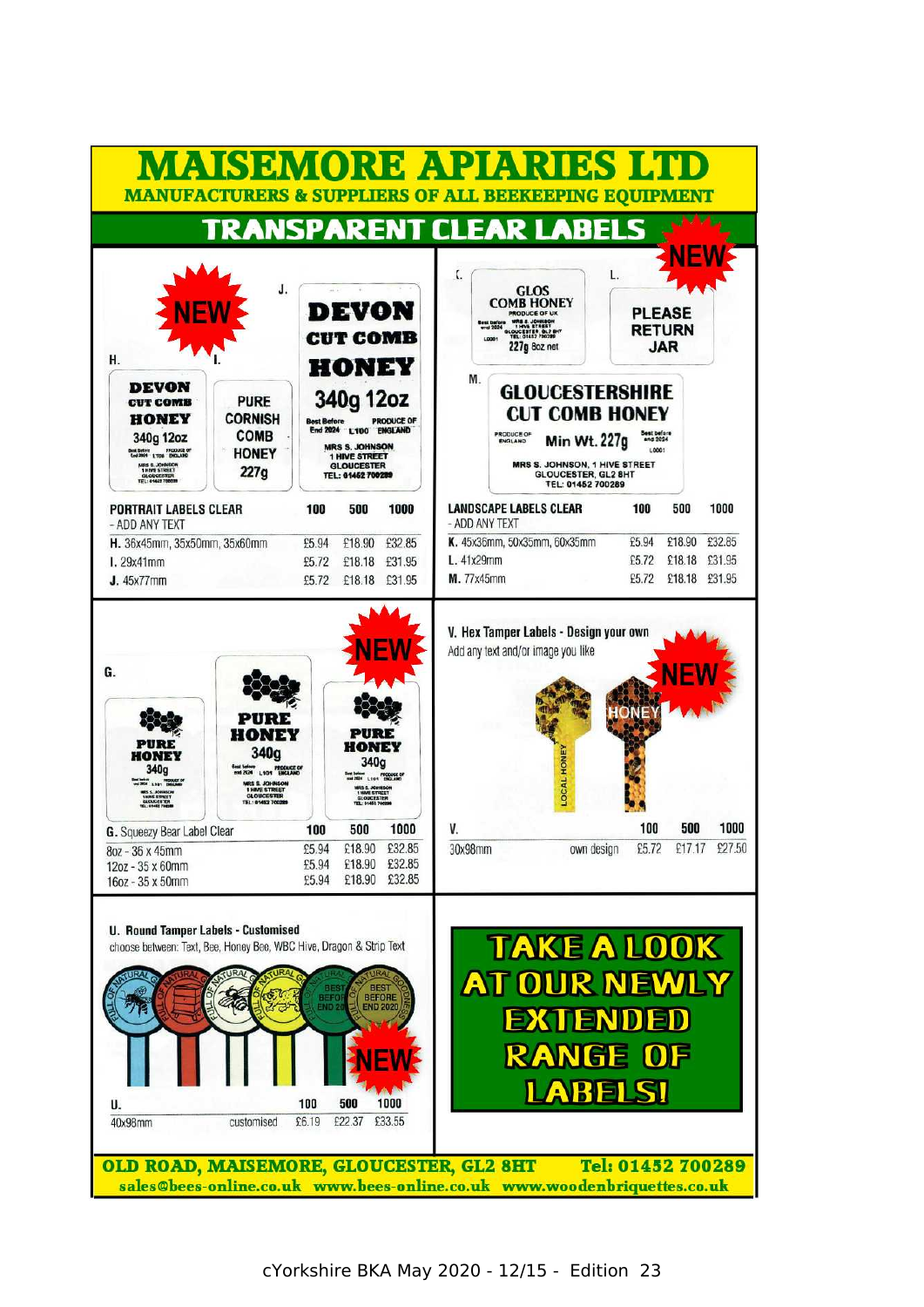**Quality Beekeeper Clothing At Affordable Prices Full Suits, Smocks, Bee Vests & Veils Full adult suit - £55** (with free postage) **From Somerset** Email: michaeljohnduckett@gmail.com www.thebeeshop.co.uk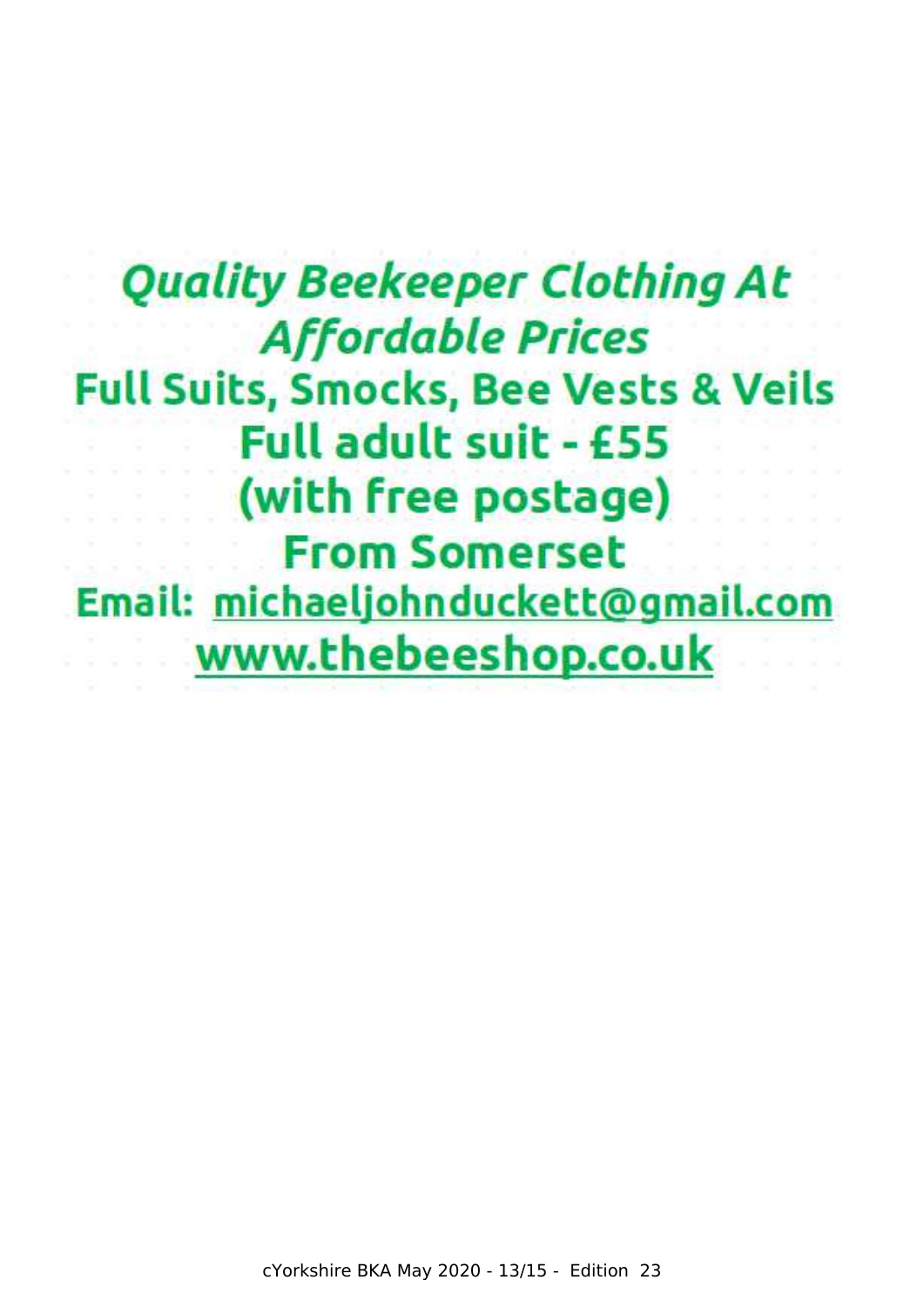www.thorne.co.uk sales@thorne.co.uk 01673 858555

# THORNE

# **HELPING BEEKEEPERS KEEP BEES FOR OVER 100 YEARS**

Hives, Bees, Frames, Foundation **Hardware and Clothing** Processing, Labels, Packaging **Queen Rearing Health and Feeding Books, Gifts, Hive Products** Candlemaking

# ORDER ONLINE OR IN STORE

#### **RAND**

**Beehive Business Park, Rand** Nr Wragby, Market Rasen LN8 5NJ sales@thorne.co.uk 01673 858555

#### **STOCKBRIDGE**

**Chilbolton Down Farm Chilbolton Down** Stockbridge Hampshire SO20 6BU stockbridge@thorne.co.uk 01769 573086 01264 810916

#### **WINDSOR**

**Oakley Green Farm** Oakley Green Windsor, SL4 4PZ windsor@thorne.co.uk 01753 830256

#### **DEVON**

Quince Honey Farm **Aller Cross** South Molton, EX36 3RD devon@thorne.co.uk

#### **SCOTLAND**

Newburgh Ind Est **Cupar Road, Newburgh** Fife, KY14 6HA scotland@thorne.co.uk 01337 842596



**Bees On A Budget** 

Our budget range of equipment making beekeeping affordable



## **Smokers**

Extensive range of smokers and smoker fuel



## Hives and hive parts

W.B.C., National, Commercial, Langstroth Dadant, Smith, Warre, Top Bar